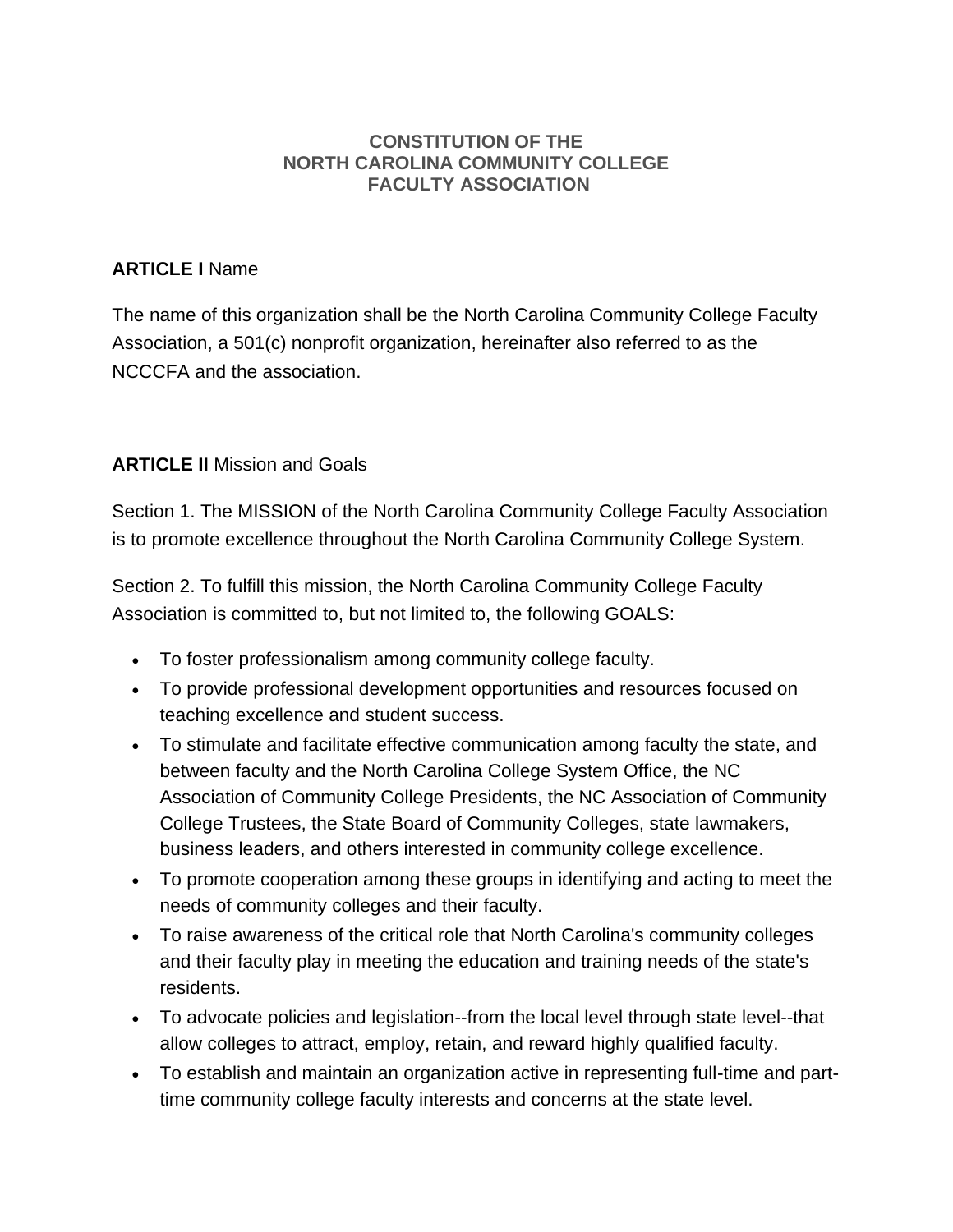• To support the efforts of faculty at individual colleges to address interests and concerns at the local level, including helping faculty establish and maintain independent campus faculty associations.

#### **ARTICLE III** Structure

The NCCCFA shall be a statewide organization governed at the state level and supported by three regional units: western, central, and eastern.

### **ARTICLE IV** Amendments

Section 1. The Constitution may be amended by special resolution proposed by any member and accepted by two-thirds majority of those members voting at the Annual Meeting. Voting shall be by secret ballot.

Section 2. Any proposed constitutional amendment must be submitted in writing and received by the NCCCFA Executive Board at least 60 days prior to the Annual Meeting. Notice of the proposed amendment shall be incorporated into the announcement of the Annual Meeting.

### **BYLAWS OF THE NORTH CAROLINA COMMUNITY COLLEGE FACULTY ASSOCIATION**

#### **ARTICLE I** Membership

Membership may be granted to any North Carolina community college faculty member, full-time or part-time, or to anyone retired as a faculty member from a North Carolina community college. To be a member in good standing of the NCCCFA, an individual will have an active membership status as of Oct. 15, 2014, or pay a one-time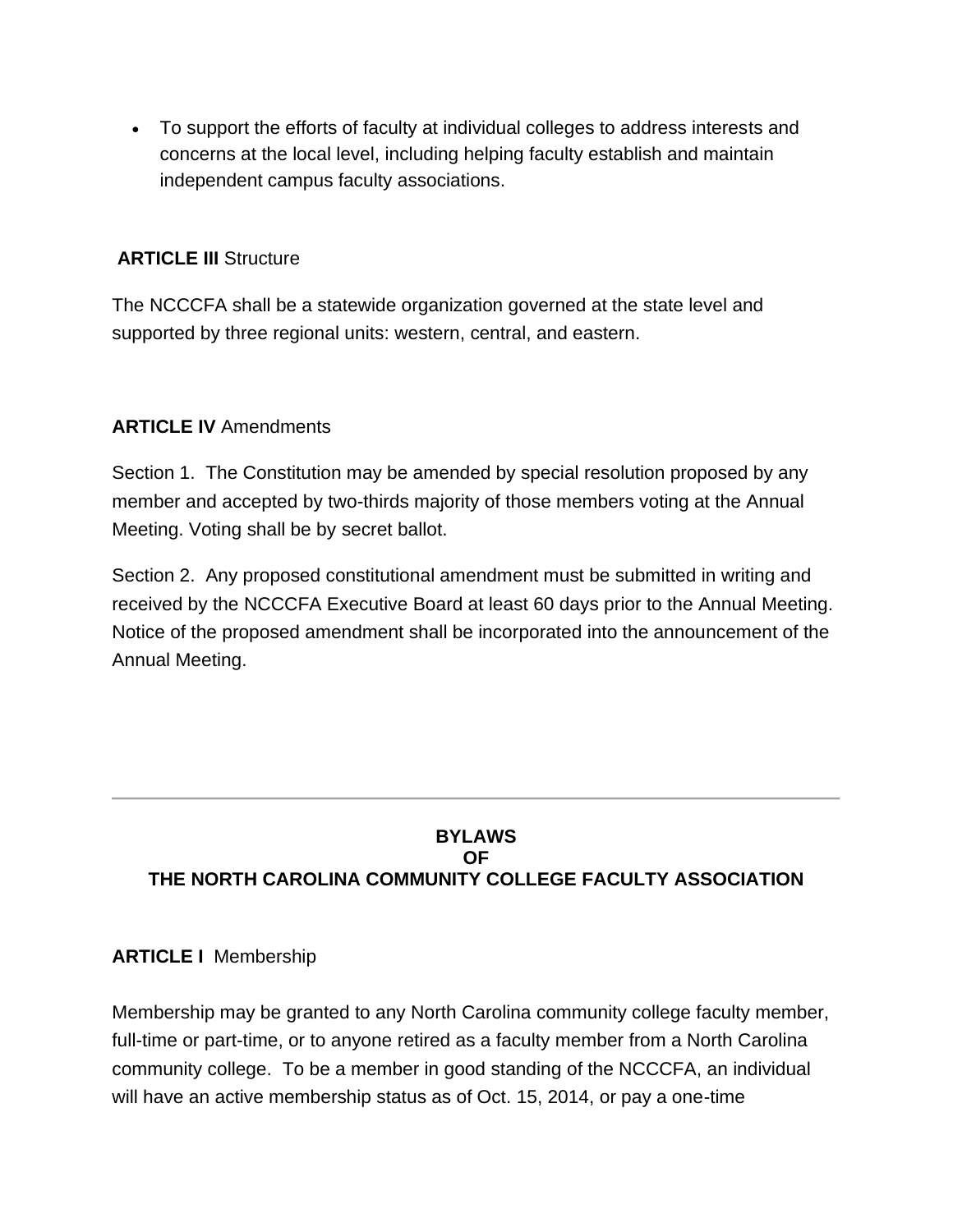membership fee to the organization. Long-term active members, as of Oct. 15, 2014, will receive the designation of "Sponsor." Members will receive Sponsorship Status based on the level of their previous contributions, as delineated in Article 16. For example, Lifetime Members and 10-year members will be designated Bronze Level Sponsors.

# **ARTICLE II** Responsibilities of the Members

Members shall support, promote, and enhance the Mission and Goals of the NCCCFA as well as the programs and efforts of the association.

## **ARTICLE III** Membership Dues

The Executive Board will determine the one-time membership fee. Any changes will be published on the NCCCFA Website.

# **ARTICLE IV** Officers

An Executive Board composed of elected officers and ex officio members shall manage the NCCCFA. The Elected officers shall be the President, Vice-President External Affairs, Vice-President Internal Affairs, Vice-President Communications, Treasurer, Western Regional Director, Central Regional Director, and Eastern Regional Director.

In addition, ex officio voting members of the Executive Board shall be Past President, Past Vice-President Internal Affairs, Past Vice-President External Affairs, Past Vice-President Communications, Past Treasurer, Past Western Regional Director, Past Central Regional Director, Past Eastern Regional Director, Assistant to the President, Membership Director, Information Director, Systems Director, and other parties as deemed appropriate by the President.

**ARTICLE V** Duties of the Executive Board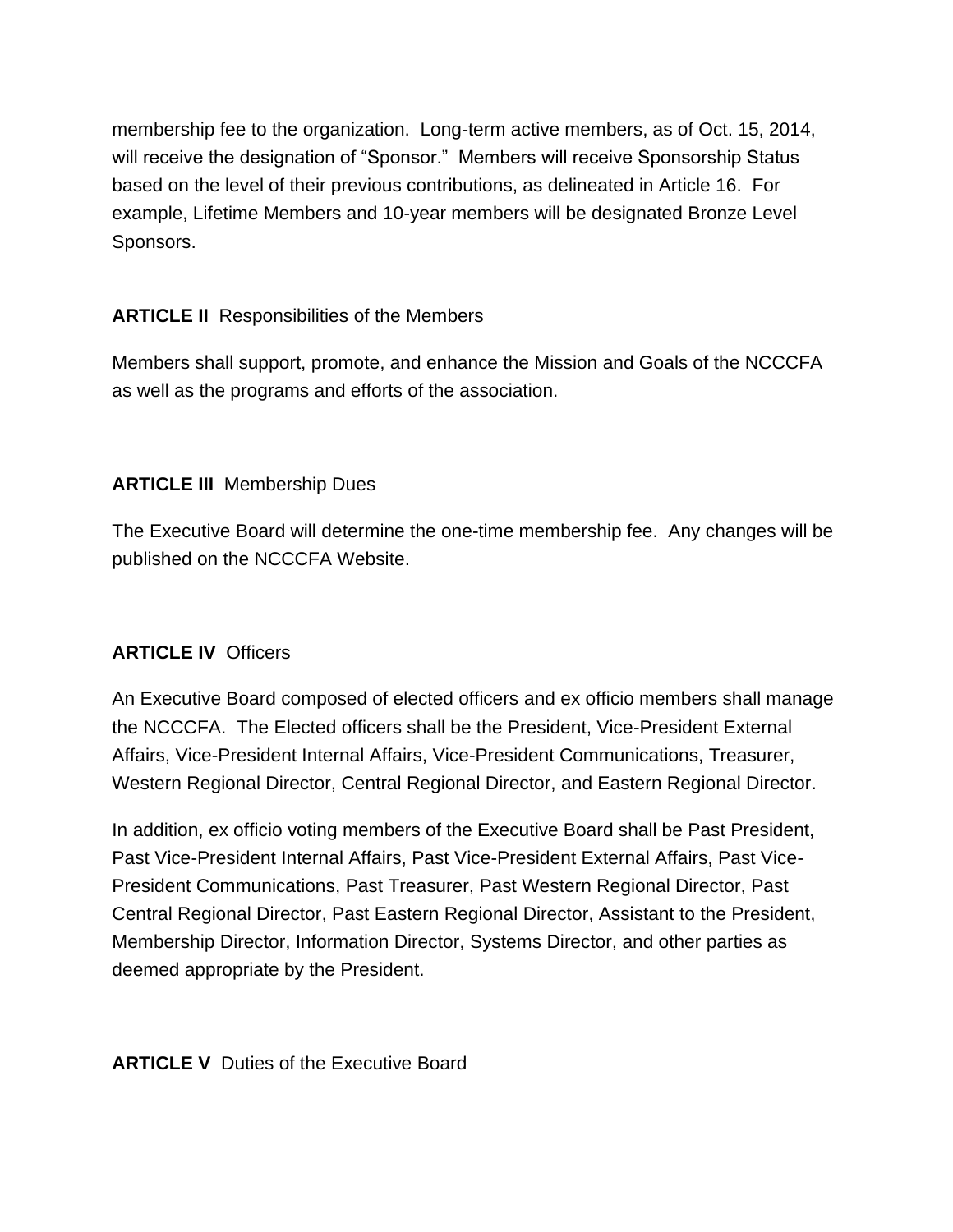The Executive Board shall implement decisions made at the NCCCFA Annual Meeting, conduct the business of the association between Annual Meetings, investigate and report matters of interest to the NCCCFA, appoint standing committees, ad hoc committees and representatives from among the members as required, produce a balanced budget of anticipated revenues and proposed expenditures for the fiscal year, plan for the Annual Meeting, and publish a schedule for the year.

At certain times of the year, Executive Board duties require a substantial investment of time. Each position on the Board is unique and requires varying amounts of time necessary to fulfill the duties of that position. Board members are required to attend all NCCCFA Board meetings and functions. If the Board member is not able to attend, they must communicate with another Board member at least twenty-four hours prior to a meeting or at least one week prior to a function. Failure to do so may result in the Board member being asked to step down from the position.

#### **ARTICLE VI** Duties of the Officers

Section 1. The President shall call and chair meetings of the NCCCFA and of the Executive Board, have the deciding vote in the event of a tie at any meeting that he or she is chairing, represent the NCCCFA at meetings external to the association, and carry out the daily business of the NCCCFA, and other jobs as needed.

Section 2. The Vice-President Internal Affairs shall assist the President in all NCCCFA matters concerning the internal organization of the association. Duties will include: assist the President with professional development conferences and faculty grants, be responsible for nominations and elections, recruit volunteers when needed, and is responsible for the Constitution and Bylaws, and other jobs as assigned.

Section 3. The Vice-President External Affairs shall assist the President in all NCCCFA matters concerning the public activities of the association. Duties will include: be responsible for legislative activities and all system office responsibilities, handle all faculty issues pertaining to full time and adjunct faculty, and public awareness, and other jobs as assigned.

Section 4. The Vice-President Communications shall assist the President in all NCCCFA matters concerning publications and communications of the association. Duties will include: be responsible for maintaining the organization's website, be responsible for the NCCCFA newsletter and promotional materials, and responsible for archiving all NCCCFA-related materials into a chronologically organized, computerized folder, and other jobs as assigned.

Section 5. The Treasurer shall receive all money paid to the NCCCFA and deposit it in such banking institutions as the Executive Board shall direct, pay all bills authorized by the Executive Board, prepare financial statements for all regular meetings of the NCCCFA as well as an annual report for the Annual Meeting, keep all financial records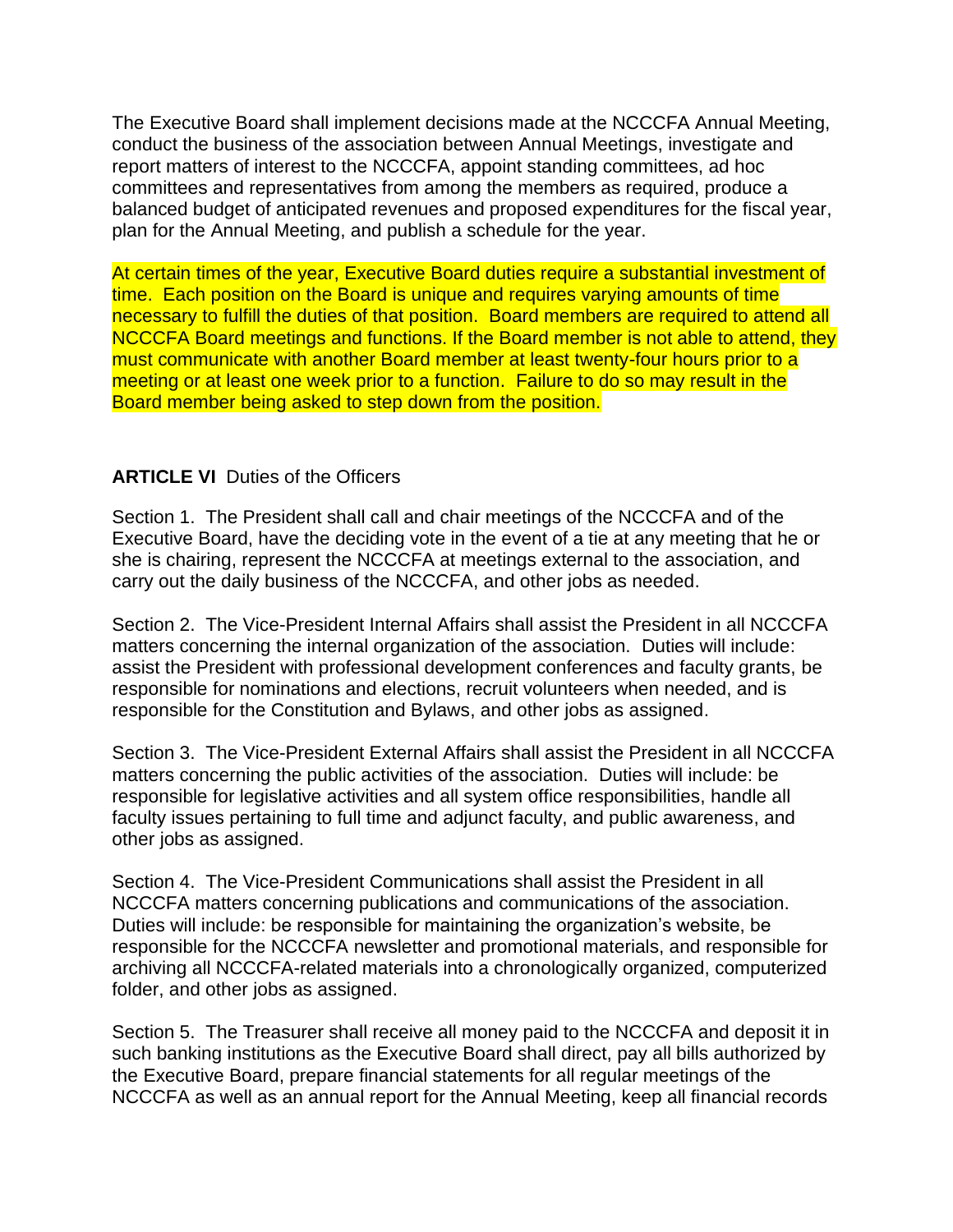and books of the association, coordinate and prepare the annual budget, have audits conducted as required by law, and prepare a tax report at the end of the year, and other jobs as assigned.

Section 5(a): The Immediate Past President, Immediate Past Vice-President Internal Affairs, Immediate Past Vice-President External Affairs, Immediate Past Vice-President Communications, Immediate Past Treasurer, Immediate Past Western Regional Director, Immediate Past Central Director, Immediate Past Eastern Regional Director, where such an executive office exists, shall serve as advisors to their respective office.

Section 5(b): The Assistant to the President shall assist the President in preparing meeting agendas, preparing and maintaining minutes for all regular meetings of the NCCFA and the Annual Meeting.

Section 6. The Membership Director shall maintain a register of current members and prepare membership reports for all regular meetings of the NCCCFA and the Annual Meeting.

Section 7. The Information Director shall oversee the creation and dissemination of all NCCCFA publications.

Section 8. The Systems Director shall administer and maintain the association's Internet communications systems and facilitate their effective use by members.

#### **ARTICLE VII** Duties of the Regional Organizations

Section 1. Each regional organization shall be composed of members falling within its geographic boundaries.

Section 2. Each regional organization shall have a Regional Director.

Section 3. Regional organizations shall implement decisions made at NCCCFA Regional Meetings, foster collegiality and communication among faculty within the region, investigate and report on regional concerns, assure that all regional actions comply with the mission and goals of the NCCCFA, support the mission and goals of the association, plan and provide for Regional Meetings, and publish their schedules.

#### **ARTICLE VIII** Duties of the Regional Directors

Regional Directors shall call and chair meetings of their respective regional organizations, have the deciding vote in the event of any ties at any meetings which they chair, represent their respective regions on the Executive Board of the NCCCFA,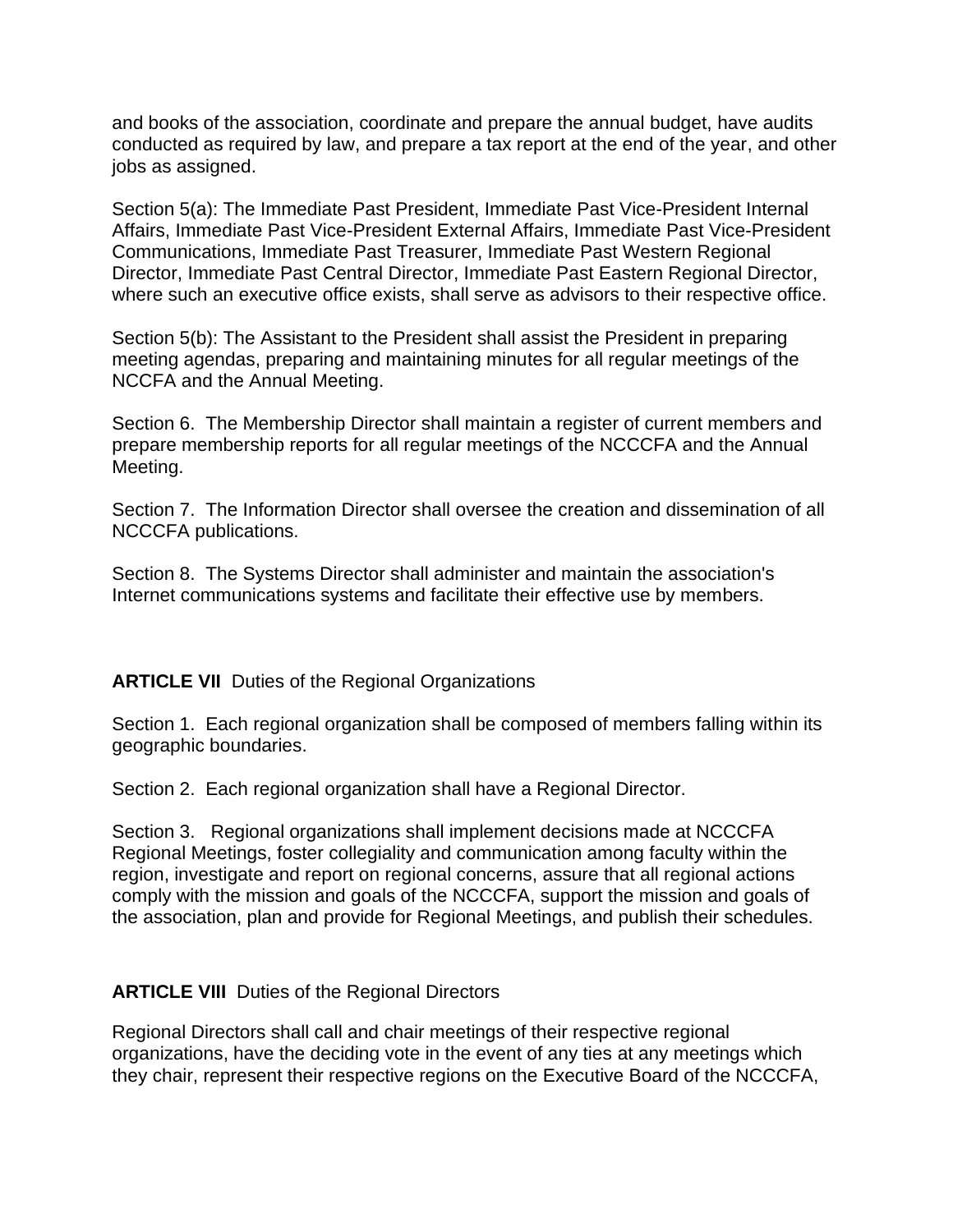carry out the daily business of their respective regional organizations, and implement directives from the NCCCFA Executive Board.

#### **ARTICLE IX** Selection of Executive Officers

Section 1. The selection of elected officers shall take place at the NCCCFA Annual Meeting.

Section 2. The terms of office for President, Vice-President External Affairs, Vice-President Internal Affairs, Vice-President Communications, Treasurer, Western Regional Director, Central Regional Director, and Eastern Regional Director shall be for three years; the first two years in the office to which elected and the third one year as an ex officio voting member with the title of Immediate Past President, Immediate Past Vice-President Internal Affairs, Immediate Past Vice-President External Affairs, Immediate Past Vice-President Communications, Immediate Past Treasurer, Immediate Past Western Regional Director, Immediate Past Central Director, Immediate Past Eastern Regional Director respectively. All terms of office shall commence on January 1 of the year next following the adjournment of the NCCCFA Annual Meeting at which their election takes place. An officer may, however, be a candidate for election to a different office where the term of office of the second office begins at the completion of his/her years of service in the first office. In such case, the position of Immediate Past in the third year of the first office shall be vacant. The officer shall assist his/her successor in the original office. Such officer will have one vote by virtue of the new office, but will not be able to vote as an ex-officio Immediate Past occupant of his/her first office.

Section 3. The President, Vice-President External Affairs, Vice-President Communications, and Central Regional Director shall be elected in even numbered years. The Vice-President Internal Affairs, Treasurer, Western Regional Director, and Eastern Regional Director shall be elected in odd numbered years.

### **ARTICLE X** Nominating and Voting Procedures

Section 1. The nominating procedure for elections shall be as follows. The Nominating Committee, an ad hoc committee of five members, appointed by the Executive Board, shall call for written nominations from the membership for each open position. The committee shall determine the willingness of each nominee to serve if elected.

Section 2. At least 30 calendar days before the NCCCFA Annual Meeting, the Nominating Committee shall inform the membership of the candidates for election through direct mailings and publication of the list of candidates in the NCCCFA Newsletter and on the NCCCFA Website.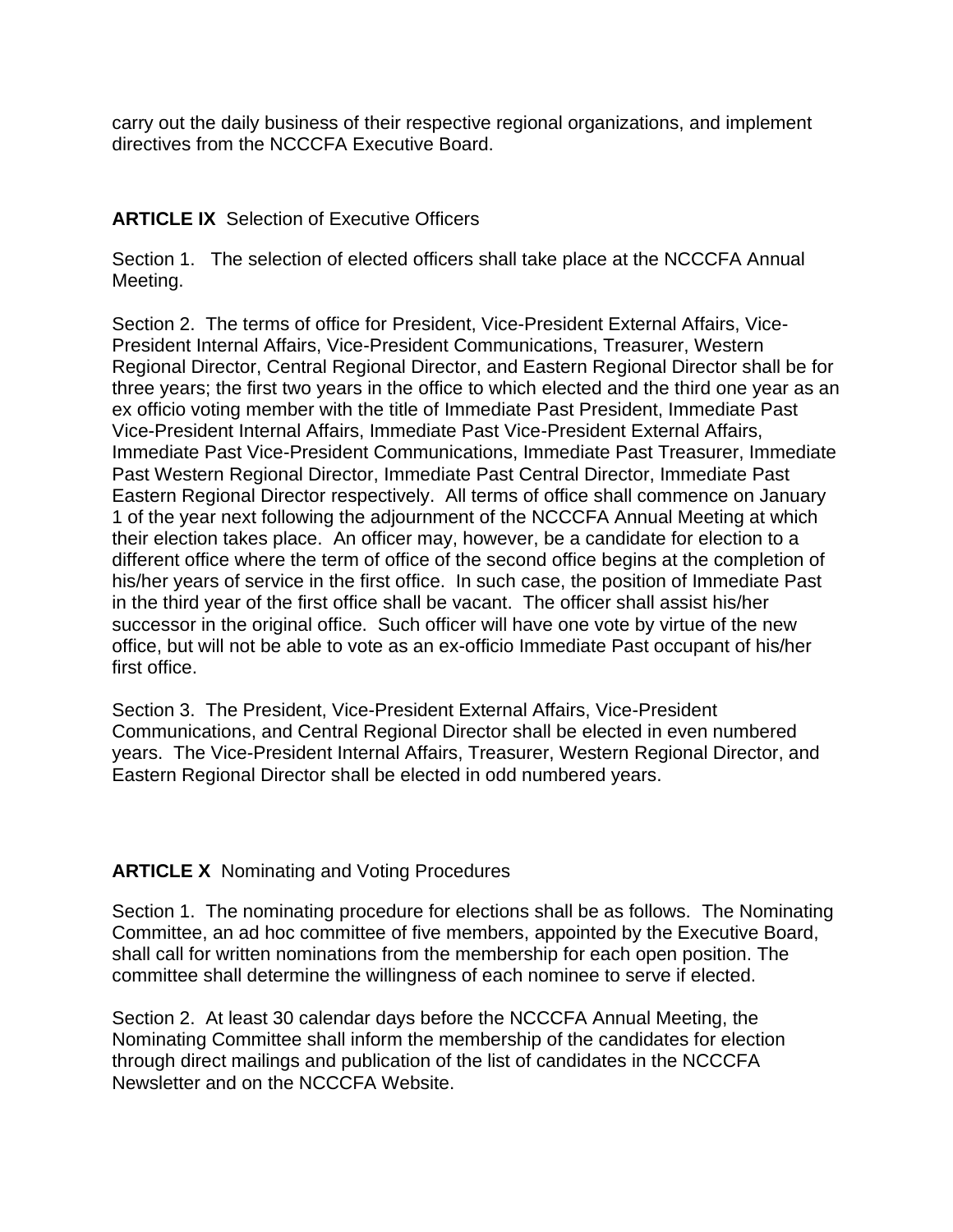Section 3. Voting shall take place at the Annual Meeting. Voting shall be by a secret ballot that has the list of formally nominated candidates and write-in options for each position. Each member shall have one vote for each statewide position. Each member shall also have one vote for the Regional Director position that corresponds to the member's region of membership.

Section 4. The Nominating Committee shall tally the votes. Candidates must receive a simple majority of votes cast to be elected. If no candidate receives a majority on the first ballot, a run-off between the top two candidates will be conducted. The Nominating Committee shall announce election results at the Annual Meeting and publicize them in the next newsletter and on the Website.

### **ARTICLE XI** Vacancies on the Executive Board

Section 1. If at any time the position of President shall become vacant, the Past-President shall fulfill the President's term. If the position of Past President shall be vacant, the Vice-President External Affairs shall fulfill the President's term.

Section 2. If a position other than President becomes vacant, the President shall appoint and the Executive Board shall confirm a regular member for this position. This appointment must be made within thirty days of the position's vacancy. The member appointed through this process shall fulfill the term of the vacant position.

### **ARTICLE XII** Finances

Section 1. The signing officers shall be either President together with the Treasurer or Treasurer together with the Vice-President External Affairs, Vice-President Internal Affairs, or Vice-President Communications.

Section 2. The NCCCFA shall have no power to borrow money.

Section 3. The accounts of the NCCCFA must be audited as required by law.

Section 4. Members may inspect the financial records of the association at any time convenient to both the members and the Executive Board. Such time must be arranged within fourteen days of a written request.

Section 5. A provisional balanced budget will be presented for approval at the Annual Meeting.

Section 6. Revisions to the budget will be posted on the Website and detailed in the newsletter.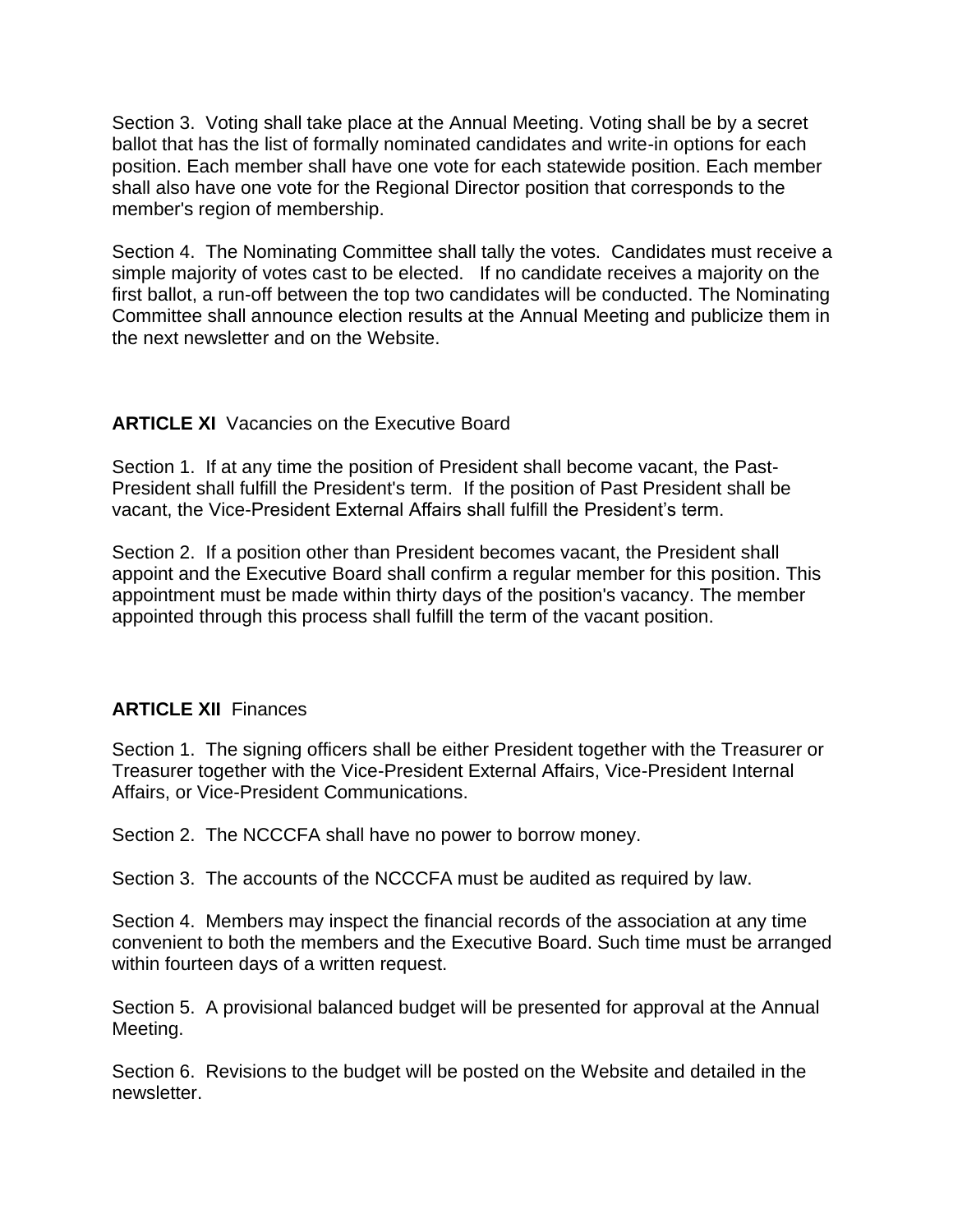#### **ARTICLE XIII** Meetings

Section 1. Notice of the NCCCFA Annual Meeting must be mailed to all members at least 30 calendar days prior to the Annual meeting.

Section 2. The NCCCFA Annual Meeting shall be held each fall.

Section 3. Regional Meetings shall be held annually as a part of the NCCCFA Annual Meeting.

Section 4. Special meetings on matters requiring the immediate attention of members of the NCCCFA may be called by the Executive Board or by not less than 10 percent of the current membership.

Section 5. All matters of concern to the NCCCFA shall be decided by a simple majority of the votes cast. Voting at meetings shall be conducted according to Robert's Rules of Order Newly Revised.

Section 6. In all matters not regulated by the Constitution or Bylaws, Robert's Rules of Order Newly Revised shall govern meetings of the NCCCFA.

Section 7. Members present constitute a quorum at the Annual Meeting, Regional Meetings, and special meetings of the NCCCFA.

Section 8. A simple majority of the board members shall constitute a quorum for meetings of the Executive Board.

Section 9. Business may be transacted only if a quorum is present.

Section 10. Executive Board meetings may be held at more than one location simultaneously when two-way communication is provided.

### **ARTICLE XIV** Committees

Section 1. The Executive Board may establish standing committees that are responsible to the membership. Members may be appointed to these committees from the general membership and should come from all regions, when possible.

Section 2. The Executive Board may establish ad hoc committees. Ad hoc committees shall report to and be responsible to the Executive Board.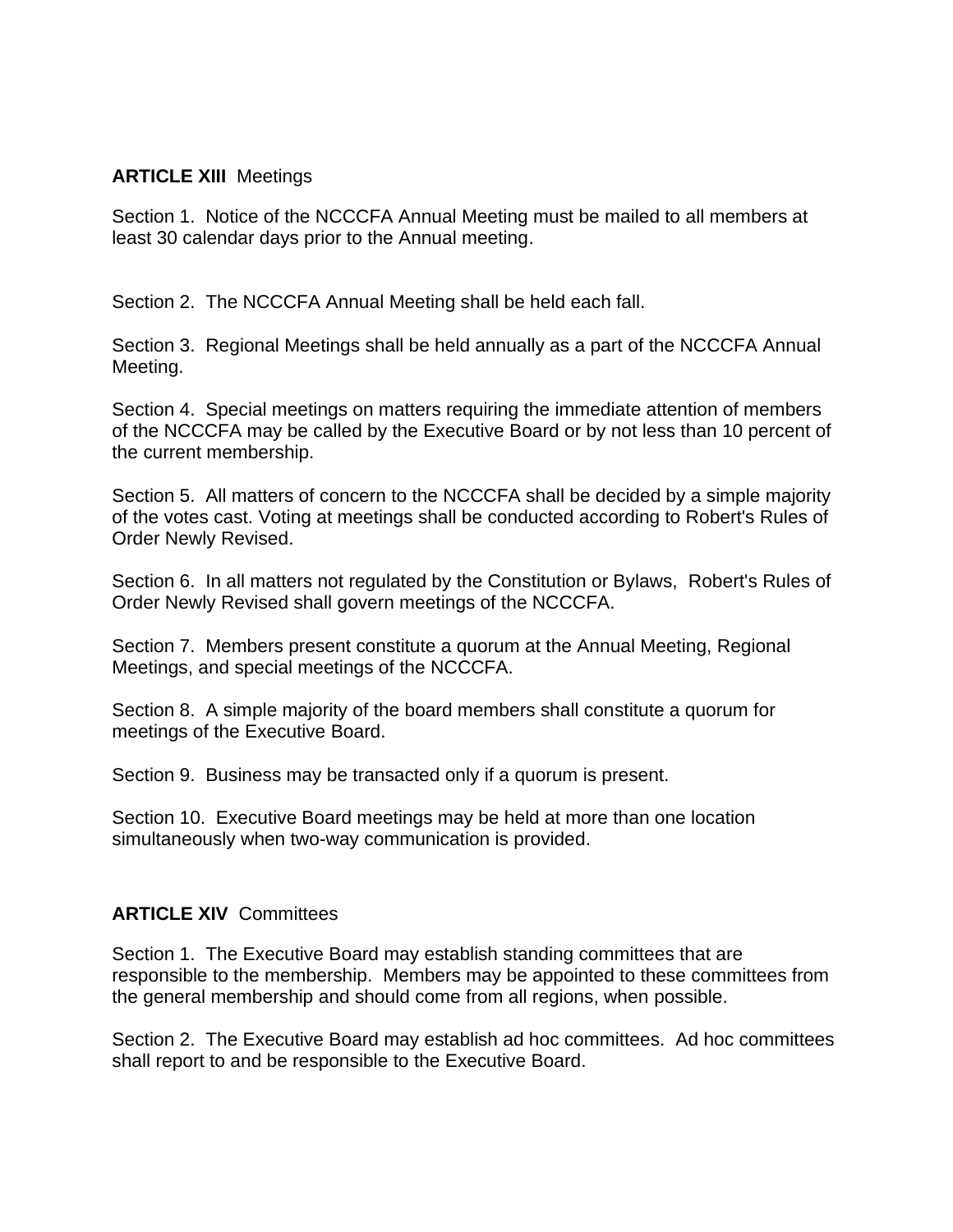## **ARTICLE XV** Fiscal Year

The fiscal year of the association shall be January 1 to December 31.

# **ARTICLE XVI** Nonmember Support

Nonmembers may support the NCCCFA through monetary donations to the organization. As supporters, individuals or groups shall not have the rights and responsibilities of members, but they will be recognized according to the following schedule: \$25--Supporter; \$50--Friend; \$100--Sponsor; \$250--Bronze Medal Sponsor; \$500--Silver Medal Sponsor; \$1000--Gold Medal Sponsor; \$5000--Platinum Medal Sponsor.

## **ARTICLE XVII** Amendments

The Bylaws may be amended by special resolution proposed by any member at the Annual Meeting and accepted by a simple majority of the votes cast at the meeting.

NCCCFA Constitution and Bylaws first ratified 9 October 1999 at the NCCCFA Annual Meeting/Conference, Guilford Technical Community College, Jamestown, North Carolina

NCCCFA Bylaws amended 6 October 2001 at the NCCCFA 3rd Annual Meeting Embassy Suites Greensboro, North Carolina

NCCCFA Bylaws amended 7 October 2002 at the NCCCFA 4th Annual Meeting Embassy Suites Greensboro, North Carolina

NCCCFA Bylaws amended 6 October 2003